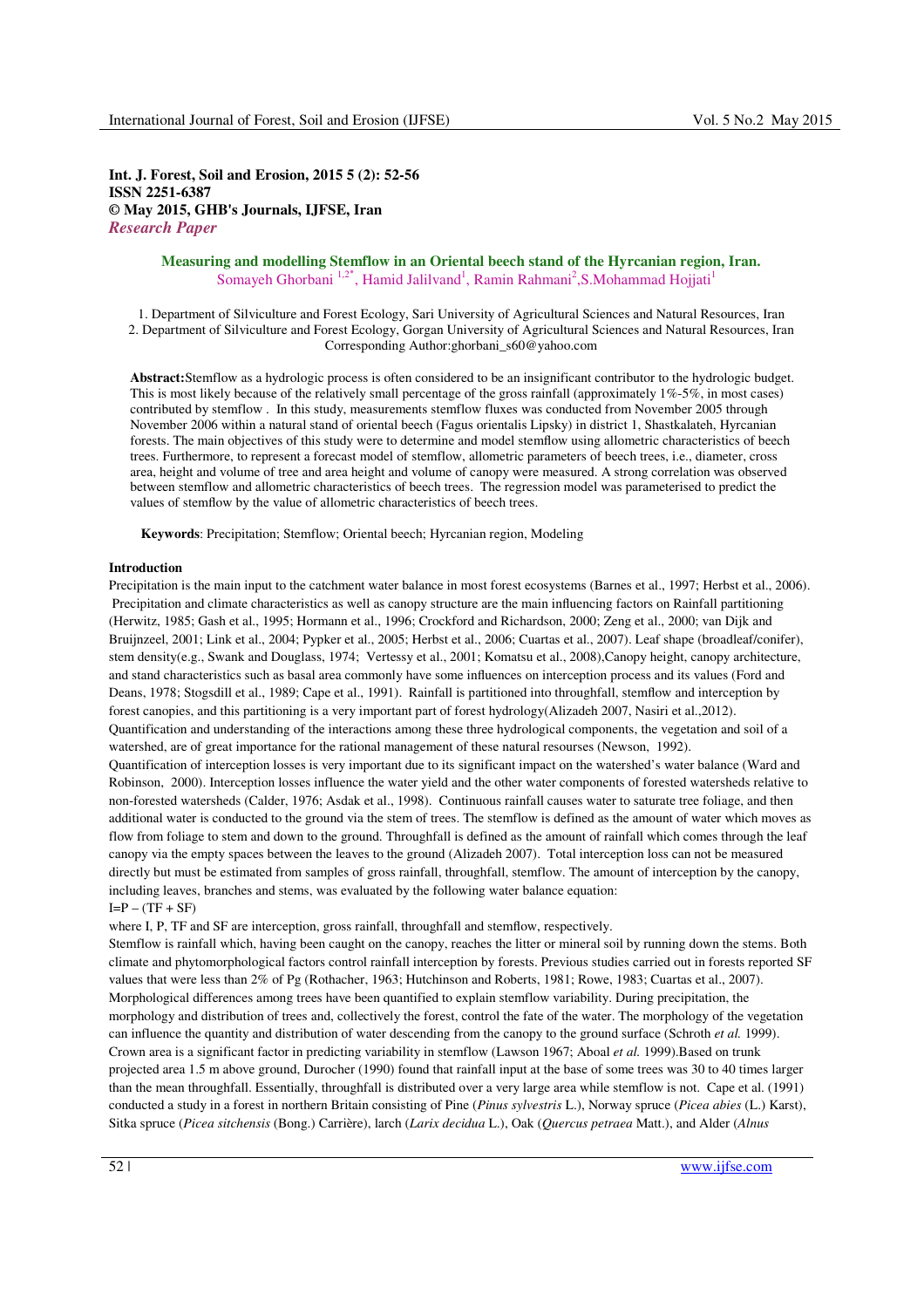*subcordata* (L.) Gaerta). They concluded that the branching habit of each species was the main determinant of stemflow, and also noted that the provenance of a species affects the branching habit and, therefore the stemflow of that species. A very limited number of studies and publications are found on the partitioning of precipitation by forest canopy for the Oriental beech forest, which is a widespread forest species in the Hyrcanian region (Ghorbani, 2007). This paper focuses on how an Oriental beech forest affects precipitation. More specifically, the objectives of this study were to:(1) measure the total precipitation and SF; (2) establish an appropriate model to estimate Sf using allometric parameters of beech trees.

### **Materials & Methods Description of the study site**

This study was conducted in the Shastkola experimental forest station located on the northern foothills of the Alborz Mountains in northern Iran. The study was carried out for 1 year from November 2005 to November 2006. The study site has an area of 16 ha and is located at 36-440N latitude, 54-230E longitude, with an elevation of approximately 900 m. According to the data from the nearest meteorological station, Gorgan, the mean annual precipitation is approximately 601 mm (IRIMO, 2007). Oriental beech is the most dominant species in the Hyrcanian forests, and this is also the case within the study site. The site contains a mixed-aged stand of Oriental beech which exhibits a range of natural characteristics. The stand was characterised by a closed canopy, a tree density of 244 trees/ha (with Diameter at Breast Height of greater than 10 cm), and a basal surface area of 34.5 m2. On average, 53% of the basal surface area was formed by Oriental beech. The mean height of the trees was 22.5 m and the height of canopy was estimated to be 30 m, indicating that the stand had a thick canopy. Other tree species in the study site include: hornbeam (Carpinus betulus Linnaeus), Persian ironwood (Parrotia persica C.A. Meyer), Caucasian maple (Acer cappadocicum Gleditsch), maple (Acer insigne Boissier), Italian alder (Alnus subcordata C.A. Meyer), and date plum (Diospyros lotus Linnaeus) (Ghorbani, 2007).



#### **Measurements**

Gross precipitation was directly measured by a manual rainfall gauge (20 cm diameter) was installed 1.5 m above the tree canopy. The value of Pg was calculated after each precipitation event. In order to measure the stemflow, firstly 31 beech trees were selected randomly. For each tree, the rate of stemflow was measured using a stemflow collector. The stemflow collectors were made of a rubber channel of 2.5 cm diameter that was moulded around the stem to form a single, closed-loop collar. Stemflow was calculated by dividing the volume of the collected water by the crown area and was measured for each precipitation event during the study. The collected data were analysed using ANOVA implemented in SPSS. Furthermore, to represent a forecast model of raining elements, allometric parameters of beech trees, i.e., diameter, cross area, height and volume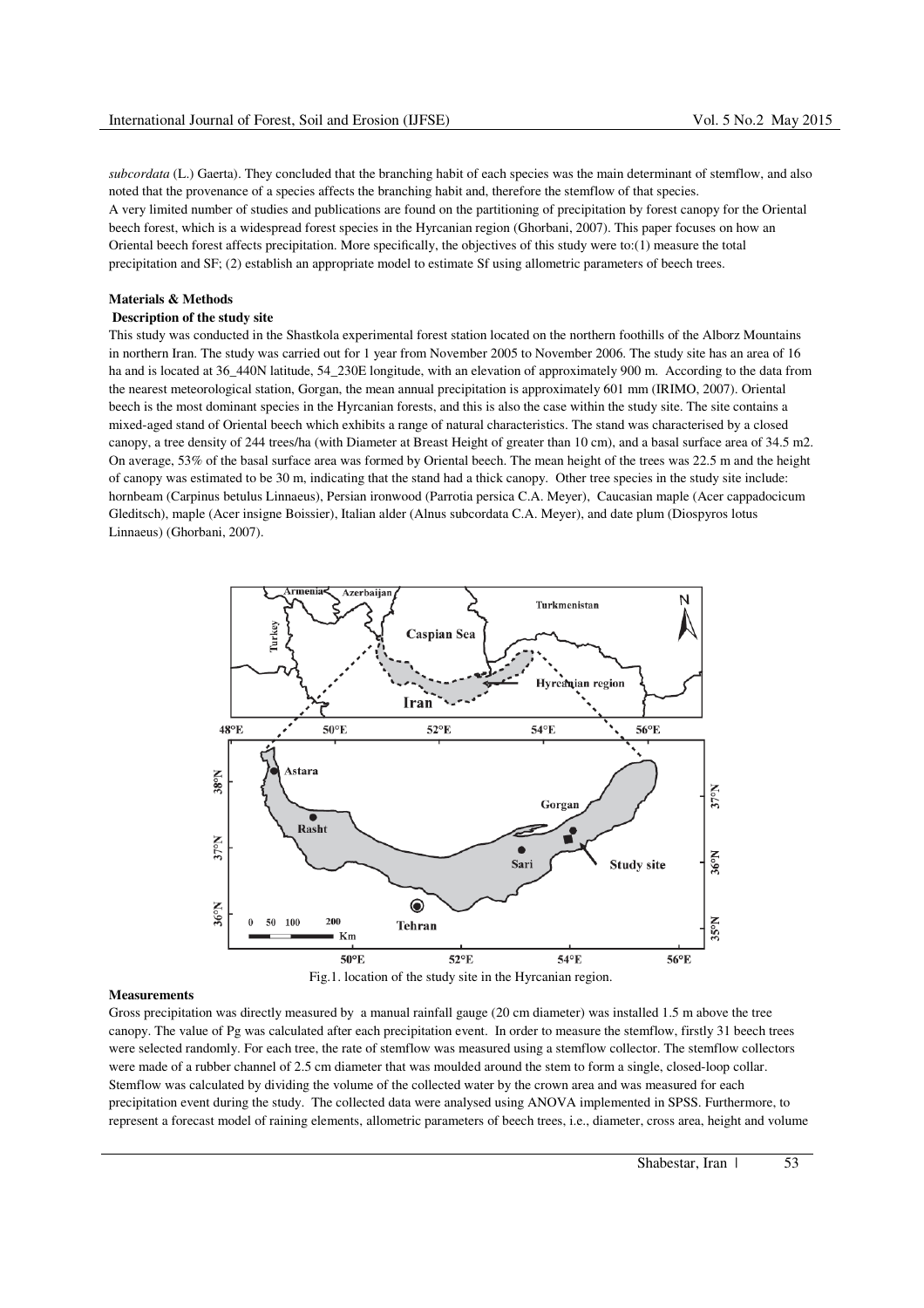of tree and area height and volume of canopy were measured and then prepare The most accurate prediction models by application of the allometric characteristics of beech trees.

## **Result**

Results show that During the 12-month study (November 2005–2006), The total precipitation recorded during this period was approximately 827 mm. Approximately, 2.4 mm of the total precipitation (0.3%) was considered as SF. The most accurate prediction models were prepared by application of the allometric characteristics of beech trees. The result of allometric characteristics measurement of trees are shown in Table 1.

| Table 1. anometric characteristics of beech nees |         |         |         |  |
|--------------------------------------------------|---------|---------|---------|--|
| allometric characteristics                       | Minimum | Average | Maximum |  |
| DBH(cm)                                          | 31      | 78.7    | 130     |  |
| Height(m)                                        | 20.3    | 36      | 44.3    |  |
| Besal Area (cm <sup>2</sup> )                    | 0.07    | 0.5     | 1.3     |  |
| Volume(m <sup>3</sup> )                          | 0.49    | 7.4     | 19.9    |  |
| Crown Height (m)                                 | 7.8     | 19.9    | 32.4    |  |
| Crown Area $(m2)$                                | 27.4    | 125     | 277     |  |
| Crown Volume $(m3)$                              | 457.2   | 2610.3  | 8984.99 |  |

Table 1. allometric characteristics of beech trees

Pearson Correlation Coefficient between allometric characteristics of beech trees and volume and hight of SF was investigated(Table 2).

| Table 2. Values of Pearson Correlation Coefficient between allometric characteristics of beech trees and volume and hight of SF |  |  |  |
|---------------------------------------------------------------------------------------------------------------------------------|--|--|--|
|                                                                                                                                 |  |  |  |

| Allometric characteristics | Height of annual SF | Volume of annual SF |
|----------------------------|---------------------|---------------------|
| <b>DBH</b>                 | $-0.683**$          | $-0.419*$           |
| Crown Height               | 0.164               | 0.003               |
| Height                     | $-0.573**$          | $-0.436*$           |
| <b>Besal Area</b>          | $-0.617**$          | $-0.381*$           |
| Volume                     | $-0.615**$          | $-0.386*$           |
| Crown Area                 | $-0.473**$          | 0.010               |
| Crown Volume               | $-0.367*$           | 0.024               |

\* Significant at 0.05 level.

\*\* Significant at 0.01 level.

Due to result of Pearson Correlation Coefficient ,the most accurate prediction models were prepared by application of the allometric characteristics of beech trees.It's shown in Tables 3 and4.

## **Table 3** Predicted allometric model for height of annual SF

| Variable                      | Models            | R <sup>2</sup> | Standard error | Domain<br>Reputation | Number of<br>sampelling |
|-------------------------------|-------------------|----------------|----------------|----------------------|-------------------------|
| DBH(cm)                       | $Y = 169.885 / x$ | 0.846          | 1.1665         | $31 - 130$           | 31                      |
| Height(m)                     | $Y=0.0795*x$      | 0.996          | 0.55367        | $20.32 - 44.30$      | 31                      |
| Besal Area (cm <sup>2</sup> ) | $Y = 0.6781 / x$  | 0.912          | 0.91037        | $0.07 - 1.32$        | 29                      |
| Volume(m <sup>3</sup> )       | $Y = 5.1096 / x$  | 0.902          | 0.92832        | 0.49-19.906          | 28                      |
| Crown Height (m)              | $Y = 213.343 / x$ | 0.788          | 1.42977        | 27.49-277.05         | 28                      |
| Crown Area $(m2)$             | $Y = 10.3736 / x$ | 0.678          | 1.62534        | 457.2-8984.1         | 29                      |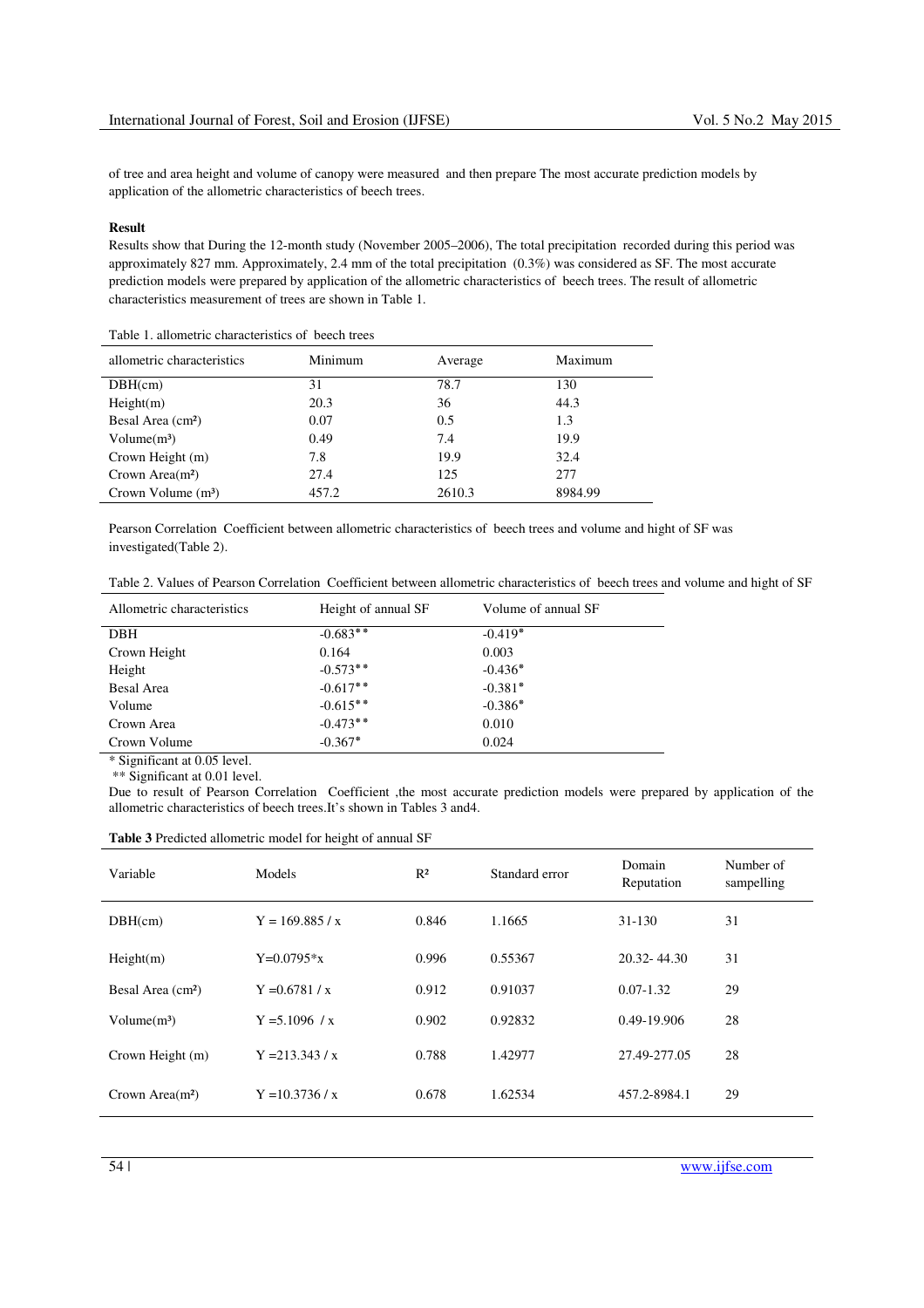| Variable                      | <b>Models</b>       | $R^2$ | Standard error | Domain Reputation | Number of sampelling |
|-------------------------------|---------------------|-------|----------------|-------------------|----------------------|
| DBH(cm)                       | Ln Y = 305.962/x    | 0.881 | 1.58881        | 31-130            | 28                   |
| Height(m)                     | Ln Y = 179.131/ $x$ | 0.963 | 1.05542        | $20.32 - 44.30$   | 31                   |
| Besal Area (cm <sup>2</sup> ) | $Y = 51.9859/x$     | 0.774 | 1.27799        | $0.07 - 1.32$     | 28                   |
| Volume(m <sup>3</sup> )       | $Y = 382.003 / x$   | 0.631 | 1.63436        | 0.49-19.906       | 28                   |

**Table 4** Predicted allometric model for volume of annual SF

### **Discution**

However, further consideration reveals that the low and high values of this range may have been due to specific characteristics of the studied trees or of the rain events. On the other hand, the high value of experiment 1 could be attributed to heavy rain events. Also the difference of the tree structure, as characterized by crown size, leaf shape, branch angle, flow path obstruction and bark type are important factors which affect stemflow generation (Crockford and Richardson, 2000).

Rowe (1983) observed that Sf in deciduous forests can be a very small proportion of the Pg  $(1-2\%)$ , whereas in the present study, the averaged value of Sf measured across the all sample trees was 2.4 mm (0.3% of the total Pg . As reported by Ghorbani (2007), the site contains uneven-aged mixed stand of Oriental beech. In addition, the stand had a closed canopy, and was characterised by a thick and large canopy cover. The above mentioned characteristics of the stand lead to a reduction of Sf. This is in agreement with the findings of many studies (e.g., Helvey, 1967; Mitscherlich and Moll, 1970; Ford and Deans, 1978; Aston, 1979; Steinhardt, 1979; Aussenac and Boulangeat, 1980; Hutchings et al., 1988; Lloyd et al., 1988; Stogsdill et al., 1989; Cape et al., 1991; Ubarana, 1996; Tobon Marin et al., 2000; Iroume and Huber, 2002; Holscher et al., 2005). Furthermore, our observations of the site indicated that the existence of some cracked and decayed stems along with mosses covering the bark surface could lead to a reduction of the Sf measured by collar-type collectors. Lichens and mosses can absorb water roughly 6–10 times their dry weights (Link et al., 2004). These species probably play a very important role in rainfall interception, however the interception dynamics of these species are poorly understood (Link et al., 2004).

On the basis of the results of this study, for estimation purposes, the value of Sf can be averagely assumed to be 0.3% of the Pg for Oriental beech stands in the Hyrcanian region. However, it is difficult to presume Sf values from one forest to another even if they are the same forest type (Levia Jr. and Frost, 2003). Since measurement of precipitation components is labour-intensive and time-consuming, there have been some efforts to predict the component values through model development (Rutter et al., 1975; Gash, 1979; Mulder, 1985; Calder, 1986). As stated earlier, few values Sf have been published for Oriental beech stands (Ghorbani, 2007). The necessity of data for modelling purposes requires intensive data collection on the site prior to model development. The most accurate prediction models were prepared by application of the allometric characteristics of beech trees . Due to lack of synoptic weather station in the area, the models that forecast the percent of SF, based on allometric properties of trees can be practically applicable.

#### **Acknowledgements**

The authors would like to thank Dr. Amir Sadoddin for his very useful comments on our work and for editing the earlier versions of this paper. Also our special thanks go to Mr. Zahir Heidarinezhad for his valuable comments on this paper. This study was financially supported by Sari University of Agricultural Sciences and Natural Resources.

### **References**

Aboal JR, Morales D, Hernandez M & Jimenez MS (1999) The measurement and modeling of the variation of stemflow in a laurel forest in Tenerife, Canary Islands. Journal of Hydrology 221: 161-175

Alizadeh A (2007) Applied hydrology, Ferdowsi University of Mashhad. Ghods Razavi Publications, 800 pp.

Asdak C., Jarvis P.G., Van Gardingen P. & Fraser A., Rainfall interception loss in unlogged and logged forest areas of Central Kalimantan, Indonesia. Journal of Hydrology, 206, 1998, pp. 237-244

Barnes, B.V., Zak, D.R., Denton, S.R., Spurr, S.H., 1997. Forest Ecology, fourth ed. John Wiley & Sons Inc., New York, p. 774. Calder I.R., The measurement of water losses from a forested area using a "natural" lysimeter. J. Hydrol. 30, 1976, pp. 311-325

Cape, J.N., Brown, A.H.F., Robertson, S.M.C., Howson, G., Paterson, I.S., 1991. Interspecies comparisons of throughfall and stemflow at three sites in northern Britain. Forest Ecology and Management 46, 165–177.

Crockford, R.H., Richardson, D.P., 2000. Partitioning of rainfall into throughfall, stemflow and interception: effect of forest type, ground cover and climate. Hydrological Processes 14, 2903–2920.